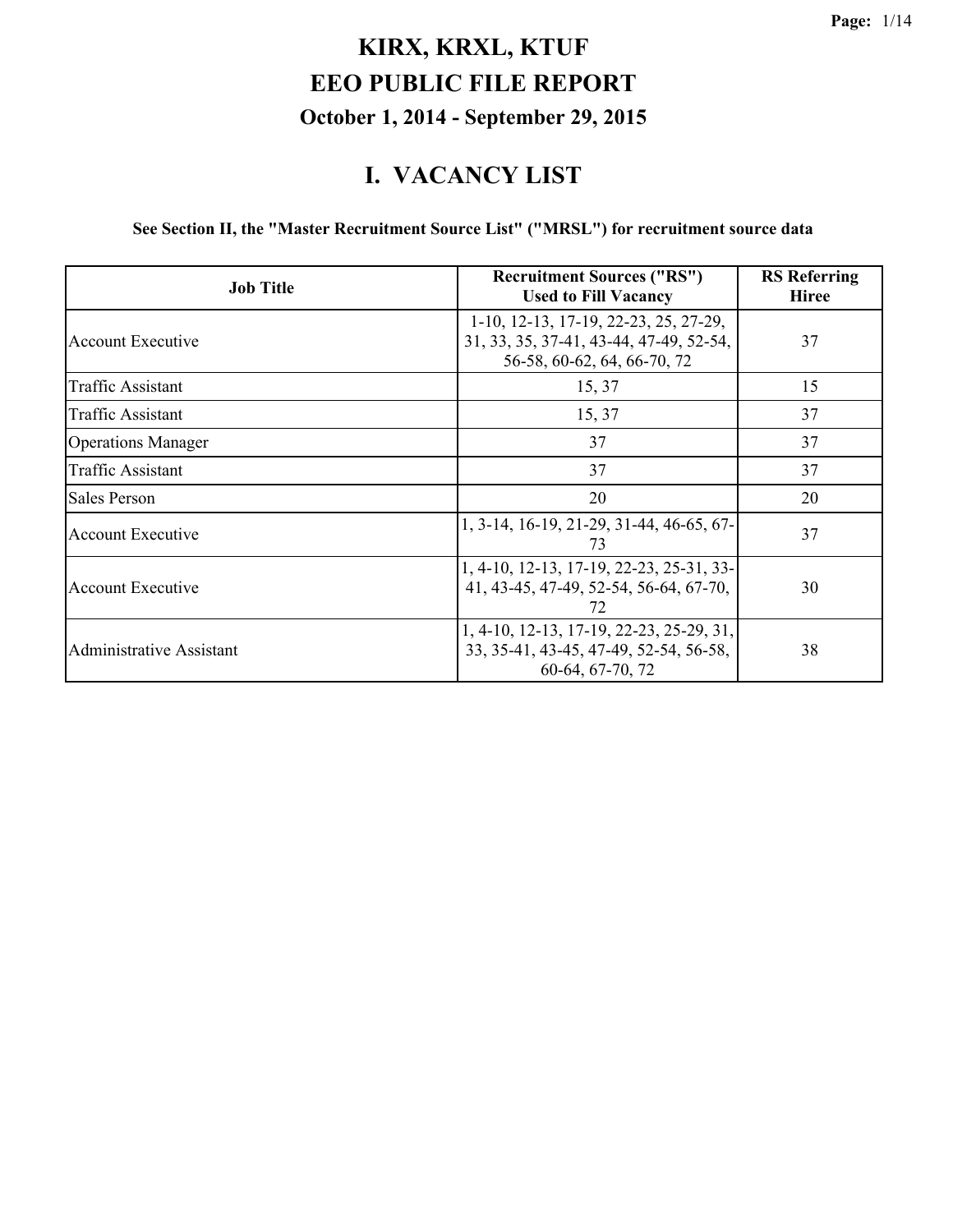| <b>RS</b><br><b>Number</b> | <b>RS</b> Information                                                                                                                                                                          | <b>Source Entitled</b><br>to Vacancy<br><b>Notification?</b><br>(Yes/No) | <b>No. of Interviewees</b><br><b>Referred by RS</b><br>Over<br><b>Reporting Period</b> |
|----------------------------|------------------------------------------------------------------------------------------------------------------------------------------------------------------------------------------------|--------------------------------------------------------------------------|----------------------------------------------------------------------------------------|
| $\mathbf{1}$               | American Indian Council<br>310 Armour Rd, Ste 205<br>N. Kansas City, Missouri 64116<br>Phone: 816-471-4898<br>Email: cmolle@indiancouncil.net<br>Fax: 1-816-471-8543<br><b>Christine Molle</b> | N                                                                        | $\boldsymbol{0}$                                                                       |
| $\overline{2}$             | American Indian Council<br>317 North 11th Street 7th Floor<br>St. Louis, Missouri 63101<br>Phone: 314-589-6653<br>Fax: 1-314-231-7923<br>Dawn Jordan                                           | N                                                                        | $\boldsymbol{0}$                                                                       |
| 3                          | <b>Black Economic Union</b><br>1601 East 18th Street Suite 300<br>Kansas City, Missouri 64180<br>Phone: 816-474-1080<br>Email: mba@mbaweb.org<br>Fax: 1-816-474-5805<br>Cathy Thomas           | N                                                                        | $\boldsymbol{0}$                                                                       |
| 4                          | <b>Broadcast Center</b><br>2360 Hampton Avenue<br>St. Louis, Missouri 63139<br>Phone: 314-647-8181<br>Email: placement@broadcastcenterinfo.com<br>Kara Savio                                   | N                                                                        | $\boldsymbol{0}$                                                                       |
| 5                          | <b>Broadcast Center</b><br>2360 Hampton Ave<br>St. Louis, Missouri 63136<br>Phone: 314-647-8181<br>Email: placement@broadcastcenterinfo.com<br>Fax: $1-314-647-1575$<br>Jim Bland              | N                                                                        | $\boldsymbol{0}$                                                                       |
| 6                          | Broadcast Center of St. Louis<br>2360 Hampton<br>St. Louis, Missouri 63139<br>Phone: 314-647-8181<br>Email: mba@mbaweb.org<br>Fax: 1-314-647-1575<br>Kara Savio                                | N                                                                        | $\mathbf{0}$                                                                           |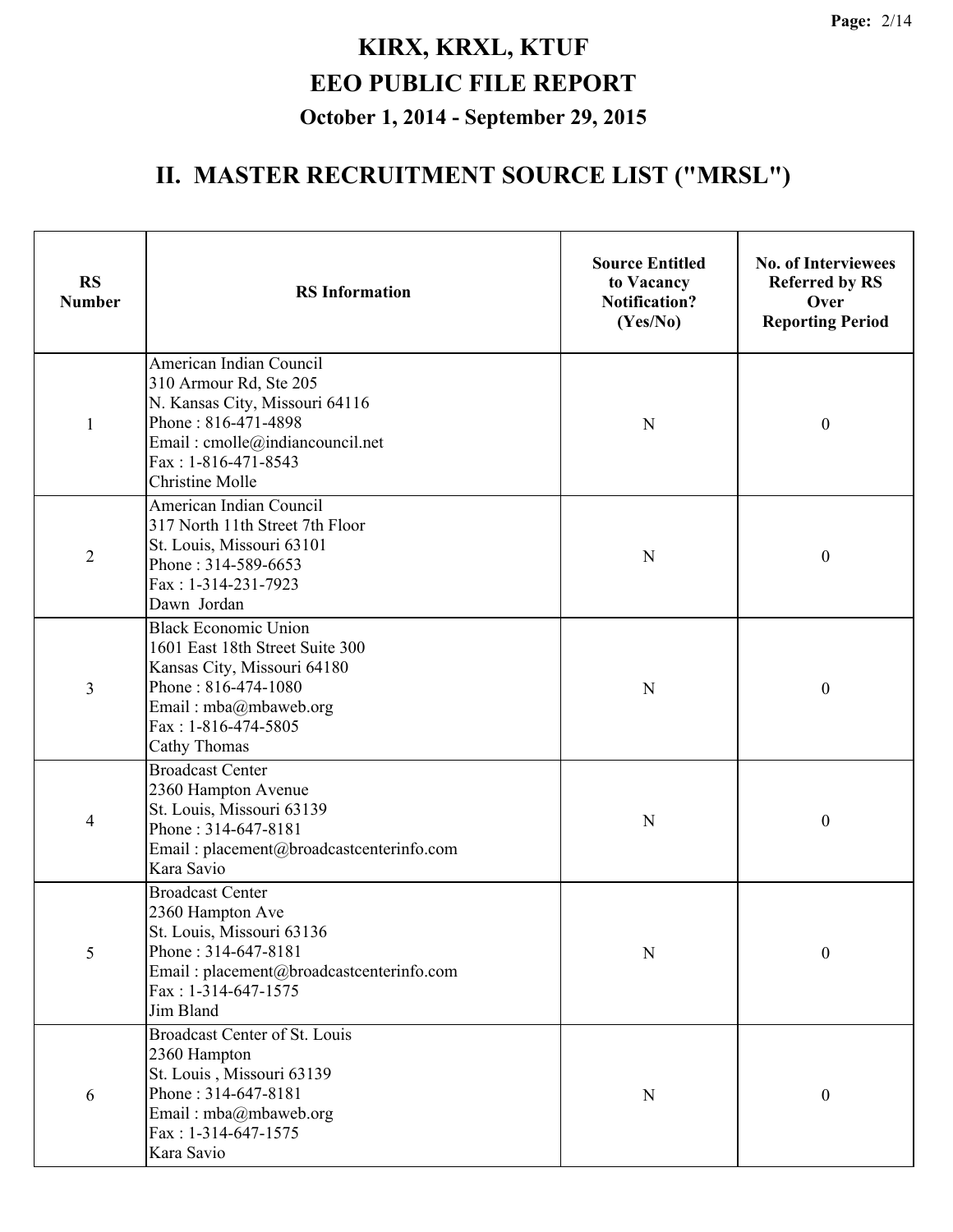| <b>RS</b><br><b>Number</b> | <b>RS</b> Information                                                                                                                                                                             | <b>Source Entitled</b><br>to Vacancy<br><b>Notification?</b><br>(Yes/No) | <b>No. of Interviewees</b><br><b>Referred by RS</b><br>Over<br><b>Reporting Period</b> |
|----------------------------|---------------------------------------------------------------------------------------------------------------------------------------------------------------------------------------------------|--------------------------------------------------------------------------|----------------------------------------------------------------------------------------|
| $\tau$                     | Central Methodist College<br>CMC; 411 Central Methodist Square<br>Fayette, Missouri 65248<br>Phone: 660-248-3391<br>Url: NONE<br>Email: mba@mbaweb.org<br>Fax: 1-660-248-3469<br>Mark Kelty       | N                                                                        | $\boldsymbol{0}$                                                                       |
| 8                          | Central Missouri State Univ.<br>Wood 11; CMSU Corner of College & Clark<br>Warrensburg, Missouri 64093<br>Phone: 660-543-4155<br>Email: mba@mbaweb.org<br>Fax: $1-660-543-4668$<br>Theresa Alewel | $\mathbf N$                                                              | $\boldsymbol{0}$                                                                       |
| 9                          | College of the Ozarks<br>PO Box 17<br>Point Lookout, Missouri 65726<br>Phone: 417-334-6411<br>Email: mba@mbaweb.org<br>Fax: 1-417-690-3246<br>Ron Martin                                          | N                                                                        | $\boldsymbol{0}$                                                                       |
| 10                         | College of the Ozarks<br>PO Box 17<br>Point Lookout, Missouri 65726<br>Phone: 417-334-6411<br>Fax: 1-417-335-2618<br>Ron Martin                                                                   | N                                                                        | $\boldsymbol{0}$                                                                       |
| 11                         | Columbia College<br>1001 Rogers Street<br>Columbia, Missouri 65216<br>Phone: 573-875-7425<br>Email: mba@mbaweb.org<br>Fax: 1-573-875-7526<br>Don Malson                                           | ${\bf N}$                                                                | $\boldsymbol{0}$                                                                       |
| 12                         | Columbia College<br>1001 Rogers Street<br>Columbia, Missouri 65216<br>Phone: 573-875-7260<br>Fax: 1-573-875-7209<br><b>Bruce Strickland</b>                                                       | ${\bf N}$                                                                | $\boldsymbol{0}$                                                                       |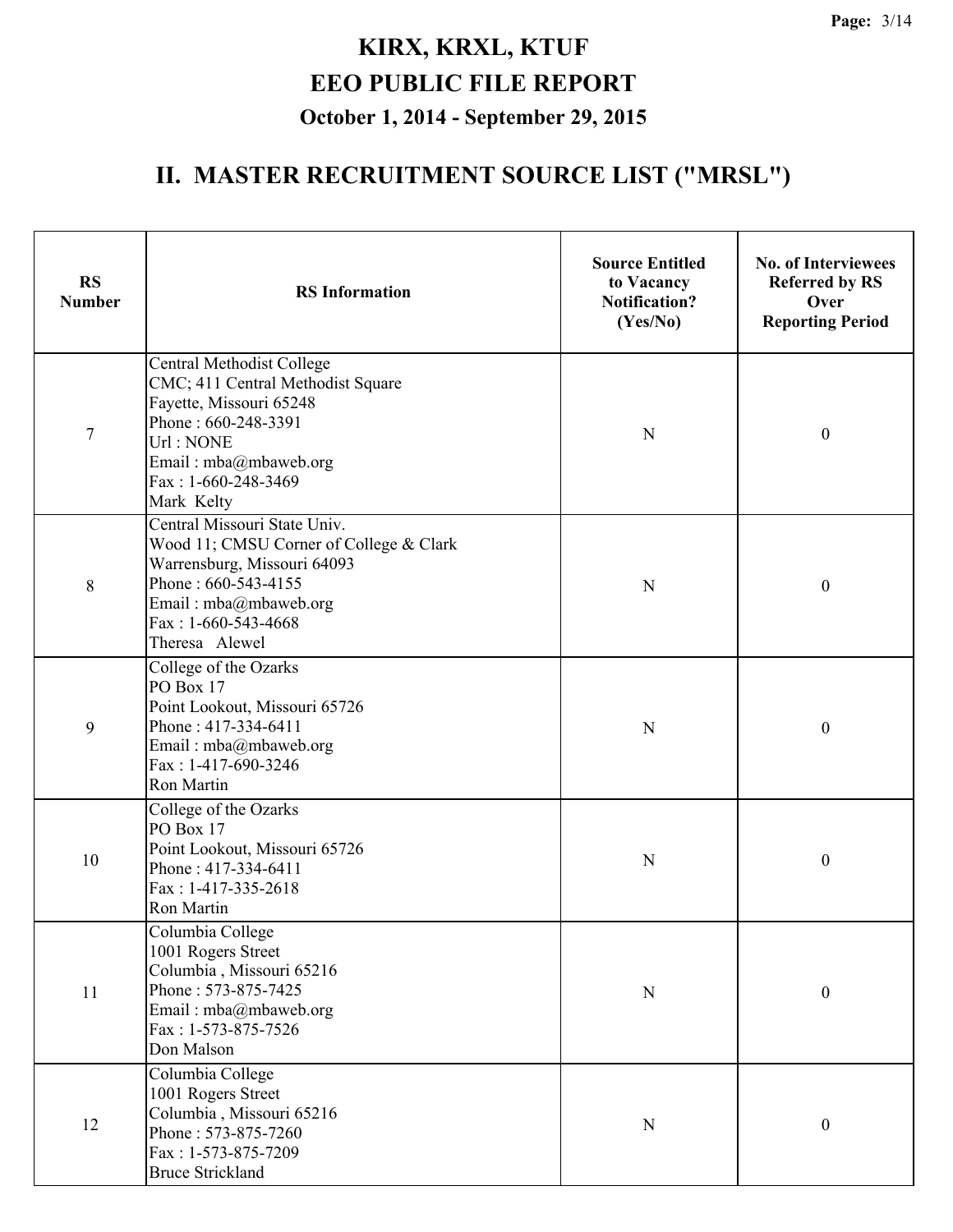| <b>RS</b><br><b>Number</b> | <b>RS</b> Information                                                                                                                                                                        | <b>Source Entitled</b><br>to Vacancy<br><b>Notification?</b><br>(Yes/No) | <b>No. of Interviewees</b><br><b>Referred by RS</b><br>Over<br><b>Reporting Period</b> |
|----------------------------|----------------------------------------------------------------------------------------------------------------------------------------------------------------------------------------------|--------------------------------------------------------------------------|----------------------------------------------------------------------------------------|
| 13                         | Columbia Daily Tribune<br>101 North 4th Street<br>Columbia, Missouri 65201<br>Phone: (573) 815-1855<br>Fax: 1-573-815-1701<br><b>Classified Department</b>                                   | $\mathbf N$                                                              | $\boldsymbol{0}$                                                                       |
| 14                         | Culver-Stockton College<br>One College Hill<br>Canton, Missouri 63435<br>Phone: 217-231-6451<br>Email: mba@mbaweb.org<br>Fax: 1-217-231-6611<br>Christie Mennenga                            | N                                                                        | $\boldsymbol{0}$                                                                       |
| 15                         | Current Employee - Transfer/Promotion                                                                                                                                                        | ${\bf N}$                                                                | 1                                                                                      |
| 16                         | DeVry Institute of Technology<br>11224 Holmes Road<br>Kansas City, Missouri 64131<br>Phone: 816-941-0430<br>Email: mba@mbaweb.org<br>Fax: 1-816-941-0239<br>Gerry Ellis                      | $\mathbf N$                                                              | $\boldsymbol{0}$                                                                       |
| 17                         | Division of Workforce Development<br>1716 Four Seasons Drive<br>Jefferson City, Missouri 65101<br>Phone: 573-526-8115<br>Email: Dylan.minor@ded.mo.gov<br>Fax: 1-573-526-3494<br>Dylan Minor | N                                                                        | $\boldsymbol{0}$                                                                       |
| 18                         | Drury College<br>900 North Benton Avenue<br>Springfield, Missouri 65802<br>Phone: 417-873-6817<br>Email: mba@mbaweb.org<br>Fax: 1-417-873-7808<br>Tina Moore                                 | ${\bf N}$                                                                | $\boldsymbol{0}$                                                                       |
| 19                         | Drury College<br>900 North Benton Ave<br>Springfield, Missouri 65802<br>Phone: 4178658731<br>Fax: 1-417-873-7821<br>Drury College Drury College                                              | N                                                                        | $\boldsymbol{0}$                                                                       |
| 20                         | E-mail Inquiry                                                                                                                                                                               | ${\bf N}$                                                                | $\mathbf{1}$                                                                           |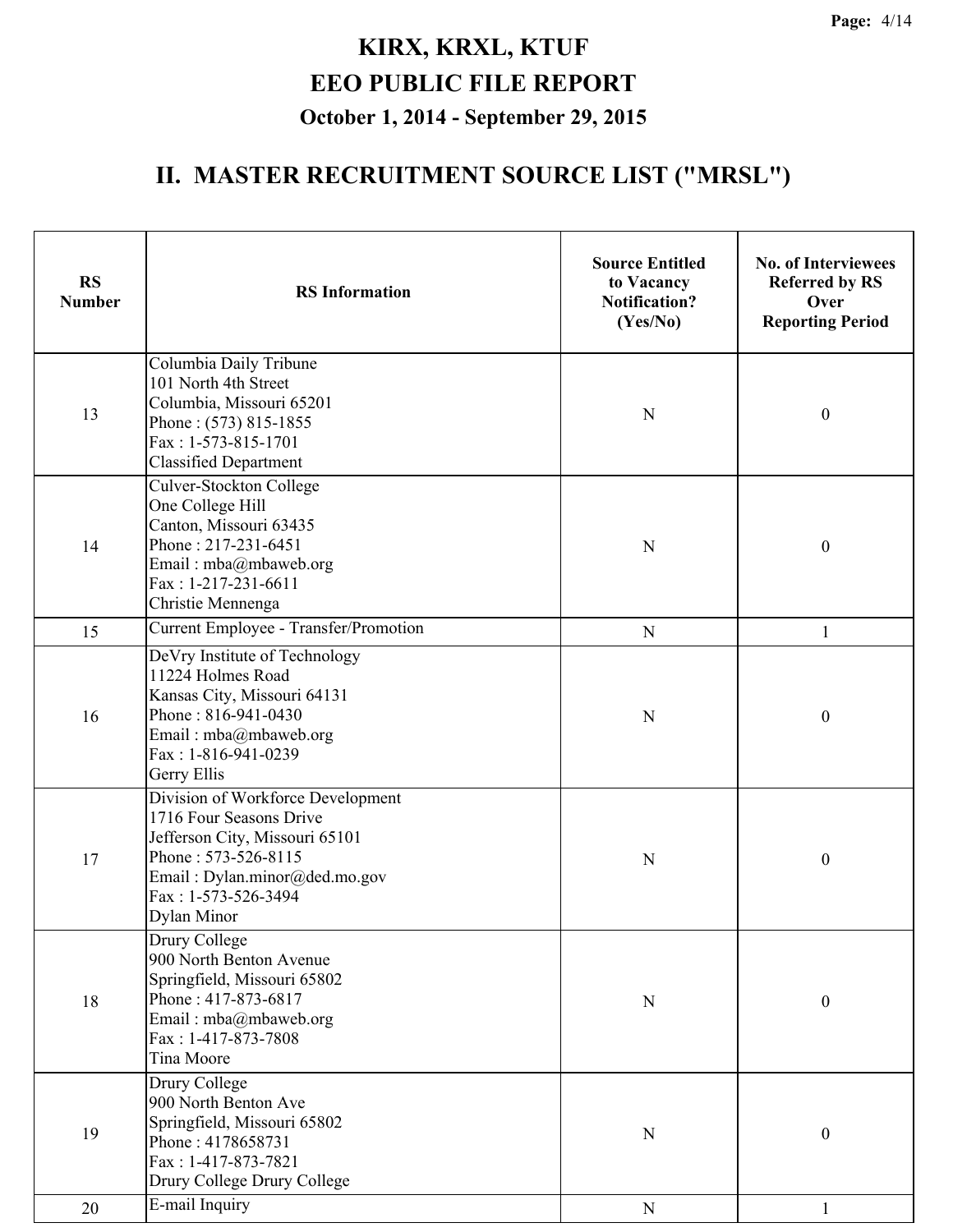| <b>RS</b><br><b>Number</b> | <b>RS</b> Information                                                                                                                                                               | <b>Source Entitled</b><br>to Vacancy<br><b>Notification?</b><br>(Yes/No) | <b>No. of Interviewees</b><br><b>Referred by RS</b><br>Over<br><b>Reporting Period</b> |
|----------------------------|-------------------------------------------------------------------------------------------------------------------------------------------------------------------------------------|--------------------------------------------------------------------------|----------------------------------------------------------------------------------------|
| 21                         | Fontbonne College<br>6800 Wydown Blvd.<br>St. Louis, Missouri 63105<br>Phone: 314-889-1434<br>Email: mba@mbaweb.org<br>Fax: 1-314-889-4564<br>Jennifer Self                         | N                                                                        | $\boldsymbol{0}$                                                                       |
| 22                         | Fontbonne College<br>6800 Wydown Blvd.<br>St. Louis, Missouri 63105<br>Phone: 314-889-1434<br>Fax: 1-314-889-1451<br>Jennifer Self                                                  | N                                                                        | $\boldsymbol{0}$                                                                       |
| 23                         | Goodwill Industries<br>1727 Locust<br>St. Louis, Missouri 63103<br>Phone: 314-241-3464<br>Fax: 1-314-241-2346<br><b>Rodney Watts</b>                                                | $\mathbf N$                                                              | $\boldsymbol{0}$                                                                       |
| 24                         | Grace Hill Neighborhood Services<br>2600 Hadley<br>St. Louis, Missouri 63130<br>Phone: 314-539-9833<br>Email: beverlyj@gracehill.org<br>Fax: 1-314-539-9630<br><b>Beverly Joans</b> | $\mathbf N$                                                              | $\boldsymbol{0}$                                                                       |
| 25                         | Guadalupe Center<br>2641 Belleview<br>Kansas City, Missouri 64108<br>Phone: $(816)$ 561-6885<br>Url: www.tornadic.com/gci/<br>Fax: (816) 561-7009<br><b>Frances Wallace</b>         | N                                                                        | $\boldsymbol{0}$                                                                       |
| 26                         | Hannibal-Lagrange College<br>2800 Palmyer Road<br>Hannibal, Missouri 63401<br>Phone: 573-221-3675<br>Email: mba@mbaweb.org<br>Fax: 1-573-221-6594<br>Dr. Karry Richardson           | N                                                                        | $\boldsymbol{0}$                                                                       |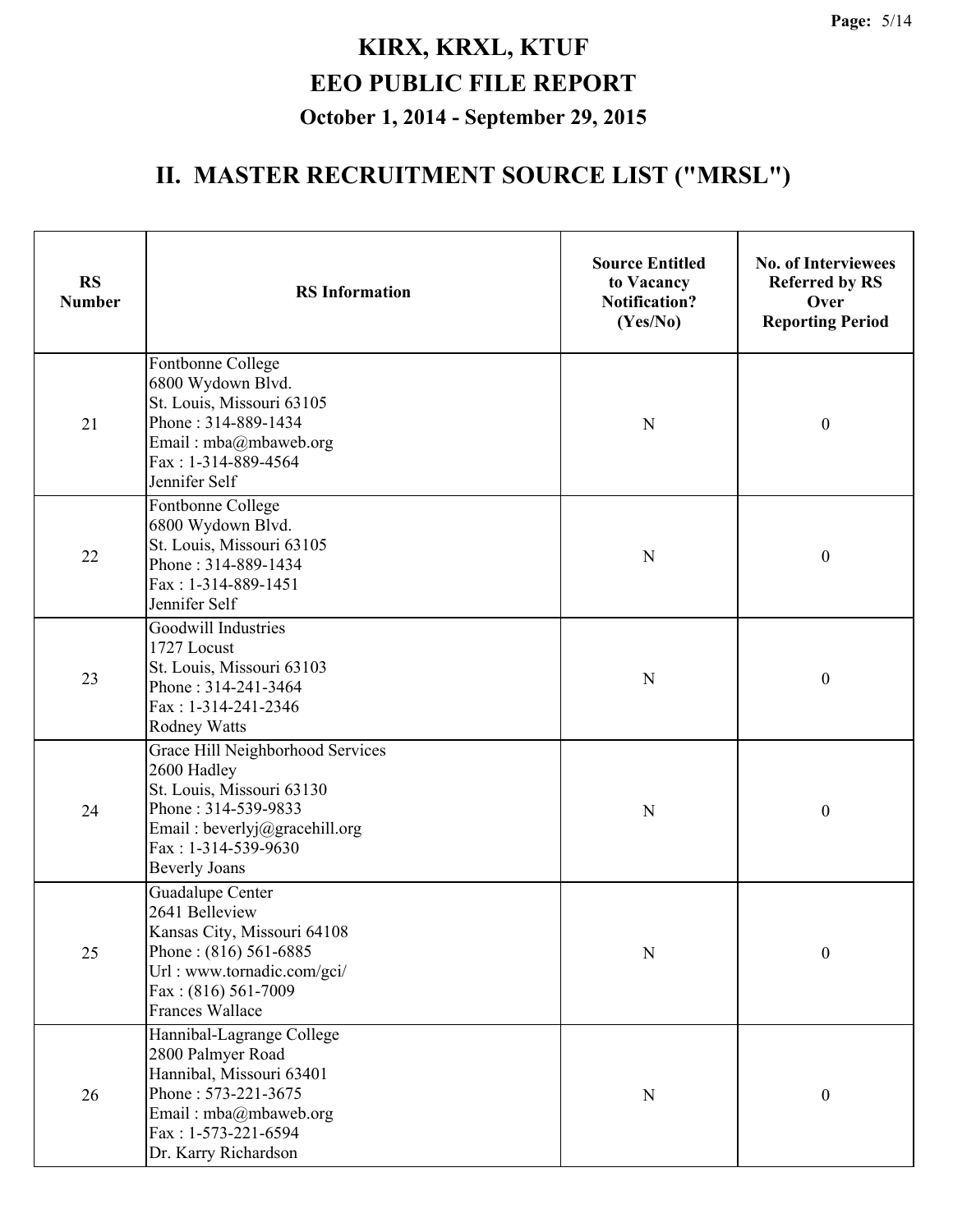| <b>RS</b><br><b>Number</b> | <b>RS</b> Information                                                                                                                                                                                                                                         | <b>Source Entitled</b><br>to Vacancy<br><b>Notification?</b><br>(Yes/No) | <b>No. of Interviewees</b><br><b>Referred by RS</b><br>Over<br><b>Reporting Period</b> |
|----------------------------|---------------------------------------------------------------------------------------------------------------------------------------------------------------------------------------------------------------------------------------------------------------|--------------------------------------------------------------------------|----------------------------------------------------------------------------------------|
| 27                         | Harris-Stowe State College<br>3026 Laclede Ave.<br>St. Louis, Missouri 63103<br>Phone: 3147-340-3512<br>Email: mba@mbaweb.org<br>Fax: 1-314-340-3389<br>Wanda McNeal                                                                                          | N                                                                        | $\boldsymbol{0}$                                                                       |
| 28                         | Heart of America Indian Center<br>600 West 39th St.<br>Kansas City, Missouri 64111<br>Phone: (816) 931-5229<br>Url: members.aol.com/indianbrav/haic.html<br>Fax: (816) 421-6493<br>Director of Placement                                                      | N                                                                        | $\boldsymbol{0}$                                                                       |
| 29                         | Hispanic Chamber of Commerce of Greater Kansas City<br>1600 Baltimore Suite 250<br>Kansas City, Missouri 64108<br>Phone: (816) 472-6767<br>Url: www.hispanicchamberofkc.com/jobcenterinfo.asp<br>Email: info@hispanicchamberofkc.com<br>Director of Placement | N                                                                        | $\boldsymbol{0}$                                                                       |
| 30                         | Internet Ad                                                                                                                                                                                                                                                   | ${\bf N}$                                                                | 1                                                                                      |
| 31                         | KRCG-TV Job Link 13<br>P.O. Box 659<br>Jefferson City, Missouri 65102<br>Phone: (573) 443-1300<br>Fax: 1-573-896-5193<br>Jeff Jones                                                                                                                           | N                                                                        | $\boldsymbol{0}$                                                                       |
| 32                         | Lakes Country Resource Center<br>PO Box 1537<br>Camdenton, Missouri 65020<br>Phone: 5733462487<br>Fax: 1-573-346-3957<br>Patrick Miller                                                                                                                       | ${\bf N}$                                                                | $\boldsymbol{0}$                                                                       |
| 33                         | <b>Lincoln University</b><br>820 Chestnut Street<br>Jefferson City, Missouri 65102<br>Phone: 573-681-5167<br>$Fax: 1-573-681-5165$<br>Ronald Nelson                                                                                                           | ${\bf N}$                                                                | $\boldsymbol{0}$                                                                       |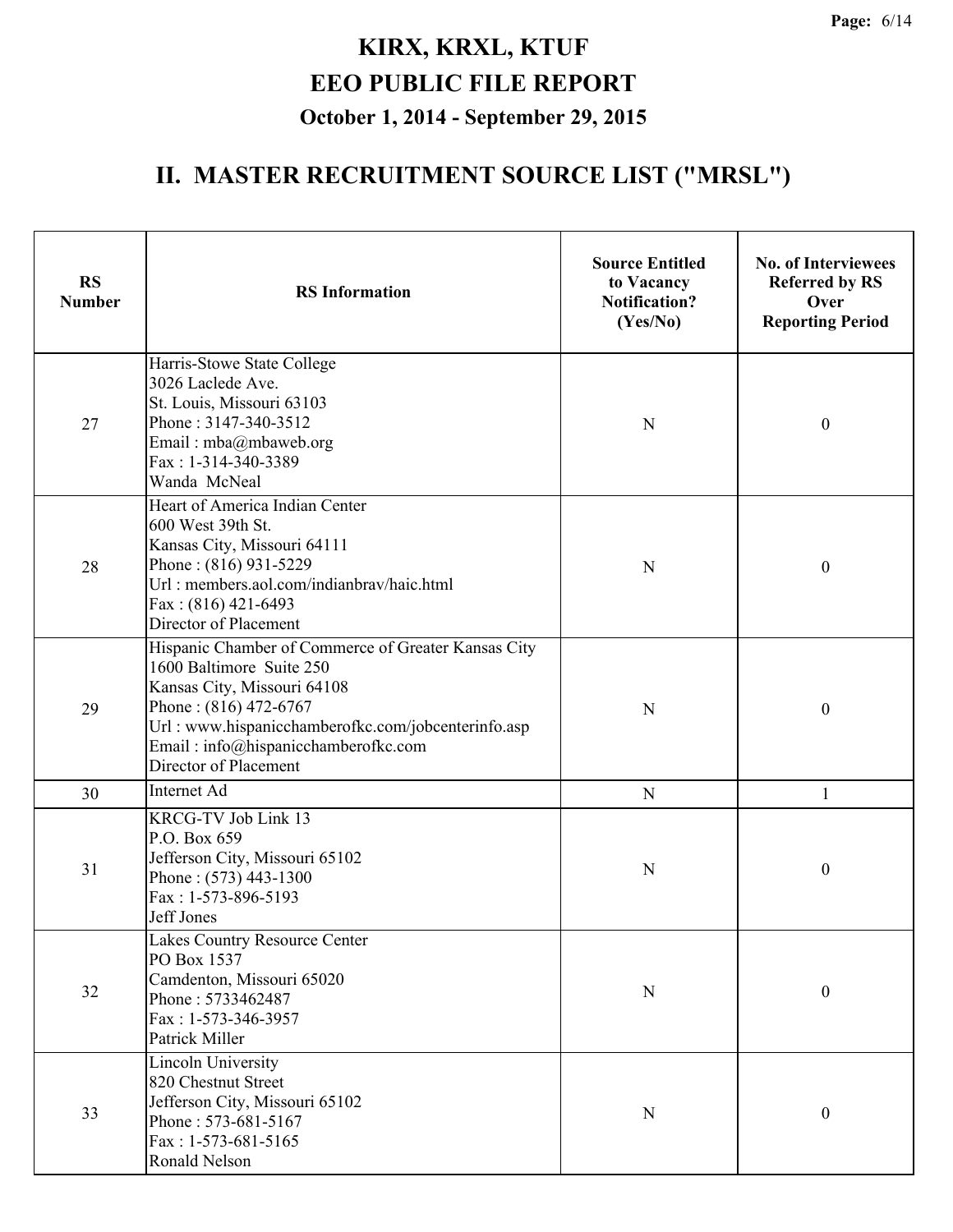| <b>RS</b><br><b>Number</b> | <b>RS</b> Information                                                                                                                                                                                                | <b>Source Entitled</b><br>to Vacancy<br><b>Notification?</b><br>(Yes/No) | <b>No. of Interviewees</b><br><b>Referred by RS</b><br>Over<br><b>Reporting Period</b> |
|----------------------------|----------------------------------------------------------------------------------------------------------------------------------------------------------------------------------------------------------------------|--------------------------------------------------------------------------|----------------------------------------------------------------------------------------|
| 34                         | Lindenwood College<br>209 South Kingshighway<br>St. Charles, Missouri 63301<br>Phone: 636-949-4806<br>Email: mba@mbaweb.org<br>Fax: 1-636-949-4790<br>Dana Wehrli                                                    | $\mathbf N$                                                              | $\boldsymbol{0}$                                                                       |
| 35                         | Missouri Broadcasters Assoc.<br>P.O. Box 104445<br>Jefferson City, Missouri 65110<br>Phone: 573-636-6692<br>Email: dhicks@mbaweb.org<br>Fax: 1-573-634-8258<br>Don Hicks                                             | N                                                                        | $\boldsymbol{0}$                                                                       |
| 36                         | Missouri Broadcasters Association<br>1025 Northeast Drive<br>Jefferson City, Missouri 65109<br>Phone: 573-636-6692<br>Url: http://www.mbaweb.org<br>Email: tharper@mbaweb.org<br>Fax: 1-573-634-8258<br>Terry Harper | $\mathbf N$                                                              | $\boldsymbol{0}$                                                                       |
| 37                         | Missouri Career Center<br>1514 S. Glenstone<br>Springfield, Missouri 65804<br>Phone: 417-887-4343<br>Fax: 1-417-888-4076<br>Veronica Lowe                                                                            | N                                                                        | 6                                                                                      |
| 38                         | Missouri Career Center<br>2105 E. Normal<br>Kirksville, Missouri 63501<br>Phone: 660-785-2400<br>Fax: $1-660-785-2404$<br>Cathy Collop                                                                               | ${\bf N}$                                                                | $\overline{2}$                                                                         |
| 39                         | Missouri School of Journalism, Career Services<br>76G Gannett Hall University of Missouri<br>Columbia, Missouri 65211<br>Phone: 573-882-0373<br>Email: willisb@missouri.edu<br>Barbara G. Willis                     | N                                                                        | $\boldsymbol{0}$                                                                       |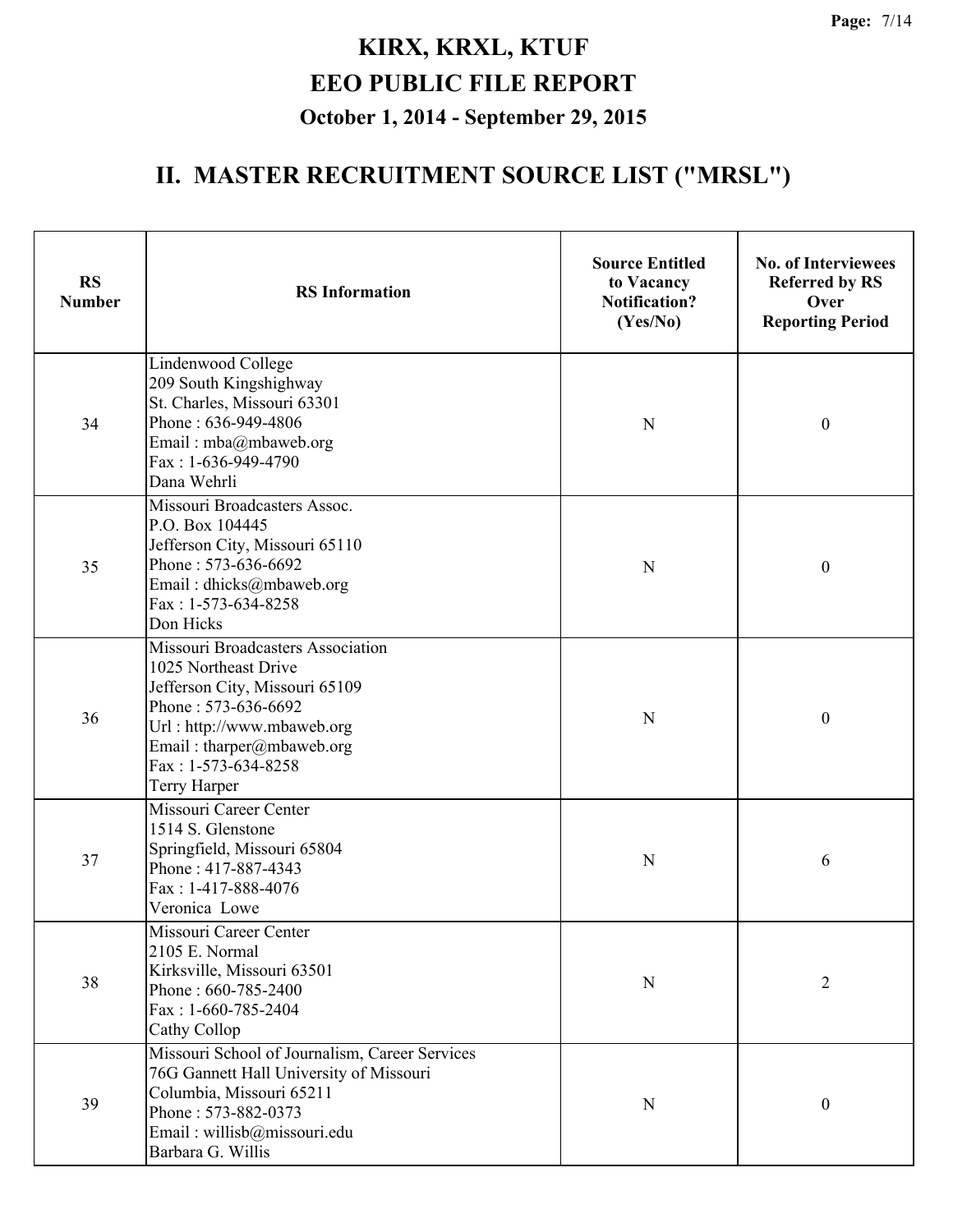| <b>RS</b><br><b>Number</b> | <b>RS</b> Information                                                                                                                                                                                                      | <b>Source Entitled</b><br>to Vacancy<br><b>Notification?</b><br>(Yes/No) | <b>No. of Interviewees</b><br><b>Referred by RS</b><br>Over<br><b>Reporting Period</b> |
|----------------------------|----------------------------------------------------------------------------------------------------------------------------------------------------------------------------------------------------------------------------|--------------------------------------------------------------------------|----------------------------------------------------------------------------------------|
| 40                         | Missouri Southern State College<br>3950 East Newman Road<br>Joplin, Missouri 64801<br>Phone: 417-625-3137<br>Email: mba@mbaweb.org<br>Fax: 1-417-625-9338<br>Pat Hurley                                                    | N                                                                        | $\boldsymbol{0}$                                                                       |
| 41                         | Missouri Southern State College<br>3950 E Newman Rd<br>Joplin, Missouri 64801<br>Phone: 417-625-9300<br>Fax: 1-417-625-3121<br>Missouri Southern State College Missouri Southern State<br>College                          | N                                                                        | $\boldsymbol{0}$                                                                       |
| 42                         | Missouri Southern State University<br>3950 East Newman Road<br>Joplin, Missouri 64801<br>Phone: 417-625-9580<br>Fax: 1-417-625-9397<br>Ward Bryant                                                                         | $\mathbf N$                                                              | $\boldsymbol{0}$                                                                       |
| 43                         | Missouri Valley College<br>500 East College<br>Marhall, Missouri 65340<br>Phone: 660-831-4080<br>Email: mba@mbaweb.org<br><b>Brie Dittmer</b>                                                                              | N                                                                        | $\boldsymbol{0}$                                                                       |
| 44                         | Northwest Missouri State University<br>no listing<br>Maryville, Missouri 64468<br>Phone: 816-562-1212<br>Email: career@nwmissouri.edu<br>Northwest Missouri State University Northwest Missouri<br><b>State University</b> | $\mathbf N$                                                              | $\boldsymbol{0}$                                                                       |
| 45                         | <b>SMSU</b><br>901 S. National<br>Springfield, Missouri 65804<br>Phone: 417-836-6861<br>Fax: 1-417-836-6861<br>Margie Wieland                                                                                              | ${\bf N}$                                                                | $\boldsymbol{0}$                                                                       |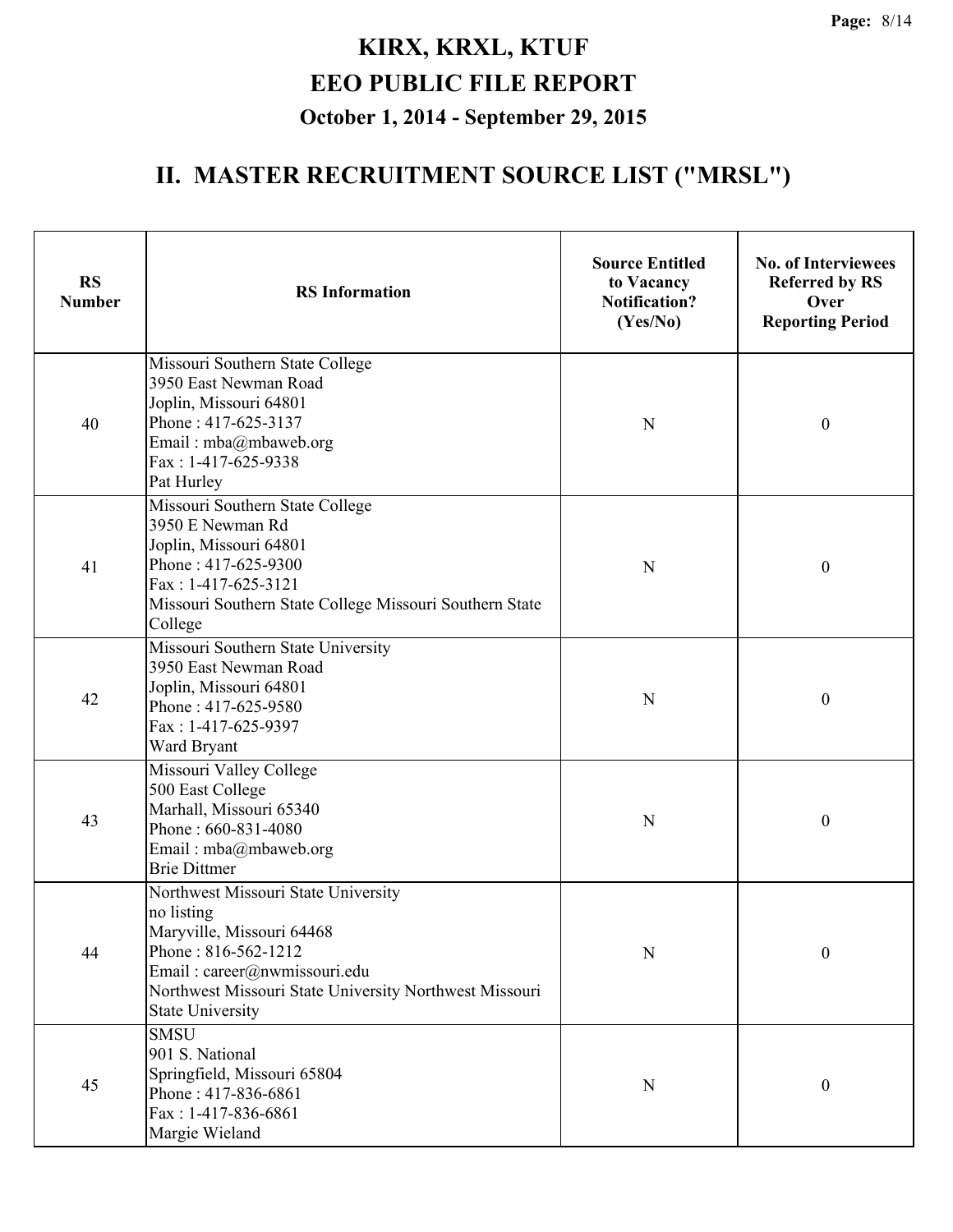| <b>RS</b><br><b>Number</b> | <b>RS</b> Information                                                                                                                                                                                | <b>Source Entitled</b><br>to Vacancy<br><b>Notification?</b><br>(Yes/No) | <b>No. of Interviewees</b><br><b>Referred by RS</b><br>Over<br><b>Reporting Period</b> |
|----------------------------|------------------------------------------------------------------------------------------------------------------------------------------------------------------------------------------------------|--------------------------------------------------------------------------|----------------------------------------------------------------------------------------|
| 46                         | Southwest Baptist University<br>1601 South Springfield Street<br>Bolivar, Missouri 65613<br>Phone: 417-328-1610<br>Email: mba@mbaweb.org<br>Fax: 1-417-328-1505<br>Melinda Burnett                   | N                                                                        | $\boldsymbol{0}$                                                                       |
| 47                         | Southwest Missouri State University<br>901 South National<br>Springfield, Missouri 65804<br>Phone: 417-836-5636<br>Jack Hunter                                                                       | N                                                                        | $\boldsymbol{0}$                                                                       |
| 48                         | Southwest Missouri State University<br>901 South National<br>Springfield, Missouri 65804<br>Phone: 417-836-5000<br>Southwest Missouri State University Southwest Missouri<br><b>State University</b> | N                                                                        | $\boldsymbol{0}$                                                                       |
| 49                         | Spherion<br>1133 Washington Street<br>Chillicothe, Missouri 64601<br>Phone: 660-646-2120<br>Email: SuzanneKeith@spherion.com<br>Fax: 1-660-646-2129<br>Suzanne Keith                                 | N                                                                        | $\boldsymbol{0}$                                                                       |
| 50                         | Springfield Korean Association<br>3301 Roanoke<br>Springfield, Missouri 65807<br>Phone: 417-866-5533<br>Email: mba@mbaweb.org<br>Fax: 1-417-886-5533<br>Young Lee                                    | N                                                                        | $\boldsymbol{0}$                                                                       |
| 51                         | St. Louis Community College<br>300 S. Broadway<br>St. Louis, Missouri 63102<br>Phone: 314-539-5210<br>Fax: 1-314-539-5493<br>S. Lonati                                                               | ${\bf N}$                                                                | $\boldsymbol{0}$                                                                       |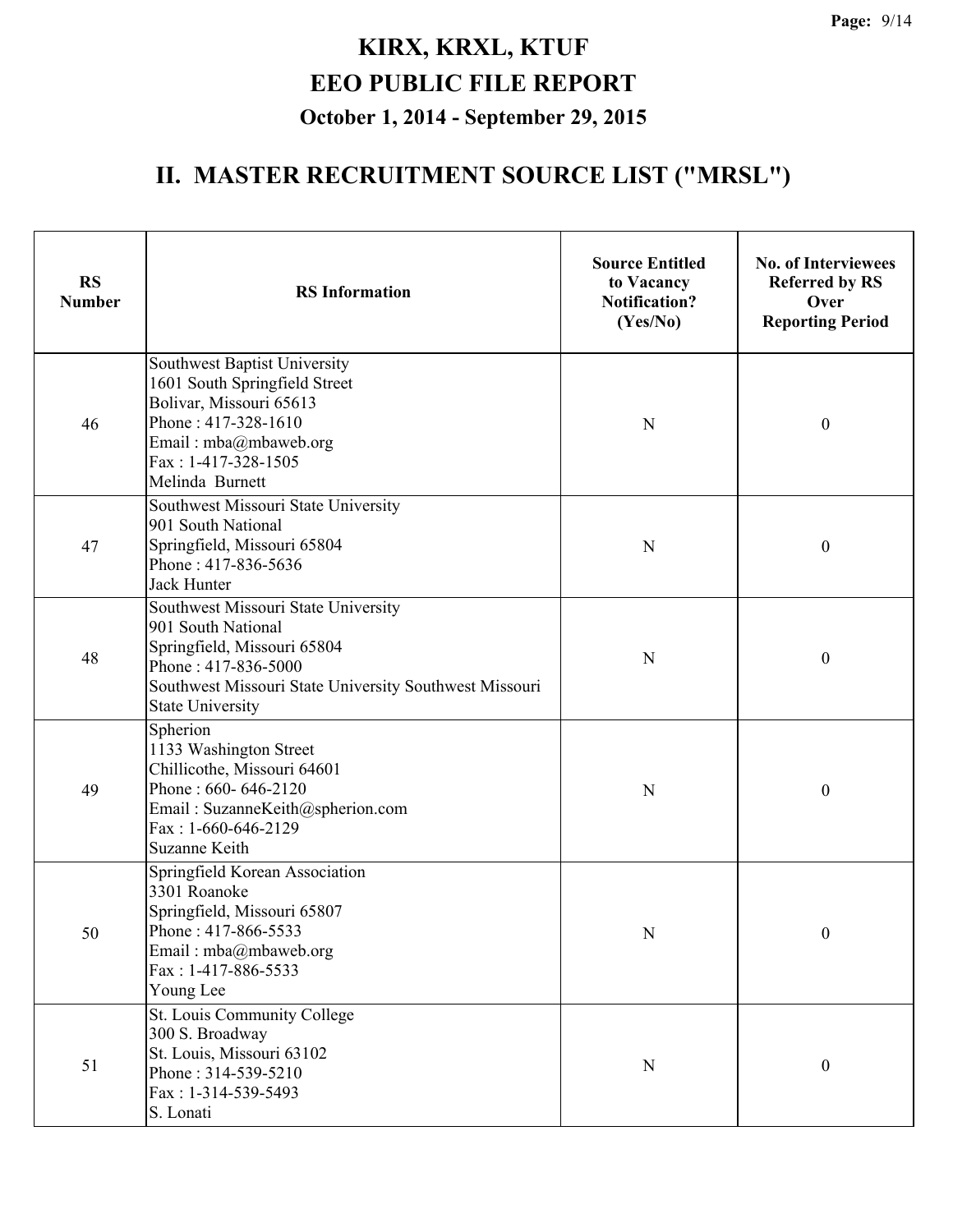| <b>RS</b><br><b>Number</b> | <b>RS</b> Information                                                                                                                                                                            | <b>Source Entitled</b><br>to Vacancy<br><b>Notification?</b><br>(Yes/No) | <b>No. of Interviewees</b><br><b>Referred by RS</b><br>Over<br><b>Reporting Period</b> |
|----------------------------|--------------------------------------------------------------------------------------------------------------------------------------------------------------------------------------------------|--------------------------------------------------------------------------|----------------------------------------------------------------------------------------|
| 52                         | St. Louis University<br>221 North Grand Blvd.<br>St. Louis, Missouri 63130<br>Phone: 314-977-2828<br>Email: mba@mbaweb.org<br>Fax: 1-314-977-3486<br><b>Scott Plowman</b>                        | N                                                                        | $\boldsymbol{0}$                                                                       |
| 53                         | The Urban League<br>3701 Grandel Square<br>St. Louis, Missouri 63156<br>Phone: 314-615-3624<br>Email: styler@urbanleague.stl.org<br>Fax: 1-314-531-7462<br>Sidney Tyler                          | $\mathbf N$                                                              | $\boldsymbol{0}$                                                                       |
| 54                         | Truman State University<br>100 E. Normal<br>Kirksville, Missouri 63501<br>Phone: 660/785-4353<br>Url: www.truman.edu<br>Fax: 660/785-4366<br>Jan Fishback                                        | N                                                                        | $\boldsymbol{0}$                                                                       |
| 55                         | <b>UMMA</b><br>6025 Prospect Ave. Suite 206<br>Kansas City, Missouri 64130<br>Phone: 816-822-1313<br>Email: mba@mbaweb.org<br>Fax: 1-816-822-8002<br>M.C. Richardson                             | $\mathbf N$                                                              | $\boldsymbol{0}$                                                                       |
| 56                         | University Career Center<br>McKinney Center 100 E. Normal<br>Kirksville, Missouri 63501<br>Phone: 660-785-4353<br>Email: careers@truman.edu<br>Fax: 1-660-785-4366<br>Lesa Ketterlinus           | N                                                                        | $\boldsymbol{0}$                                                                       |
| 57                         | University of Missouri- Columbia<br>no listing<br>Columbia, Missouri 65211<br>Phone: 573-882-2121<br>Fax: 1-573-882-9907<br>University of Missouri- Columbia University of Missouri-<br>Columbia | ${\bf N}$                                                                | $\boldsymbol{0}$                                                                       |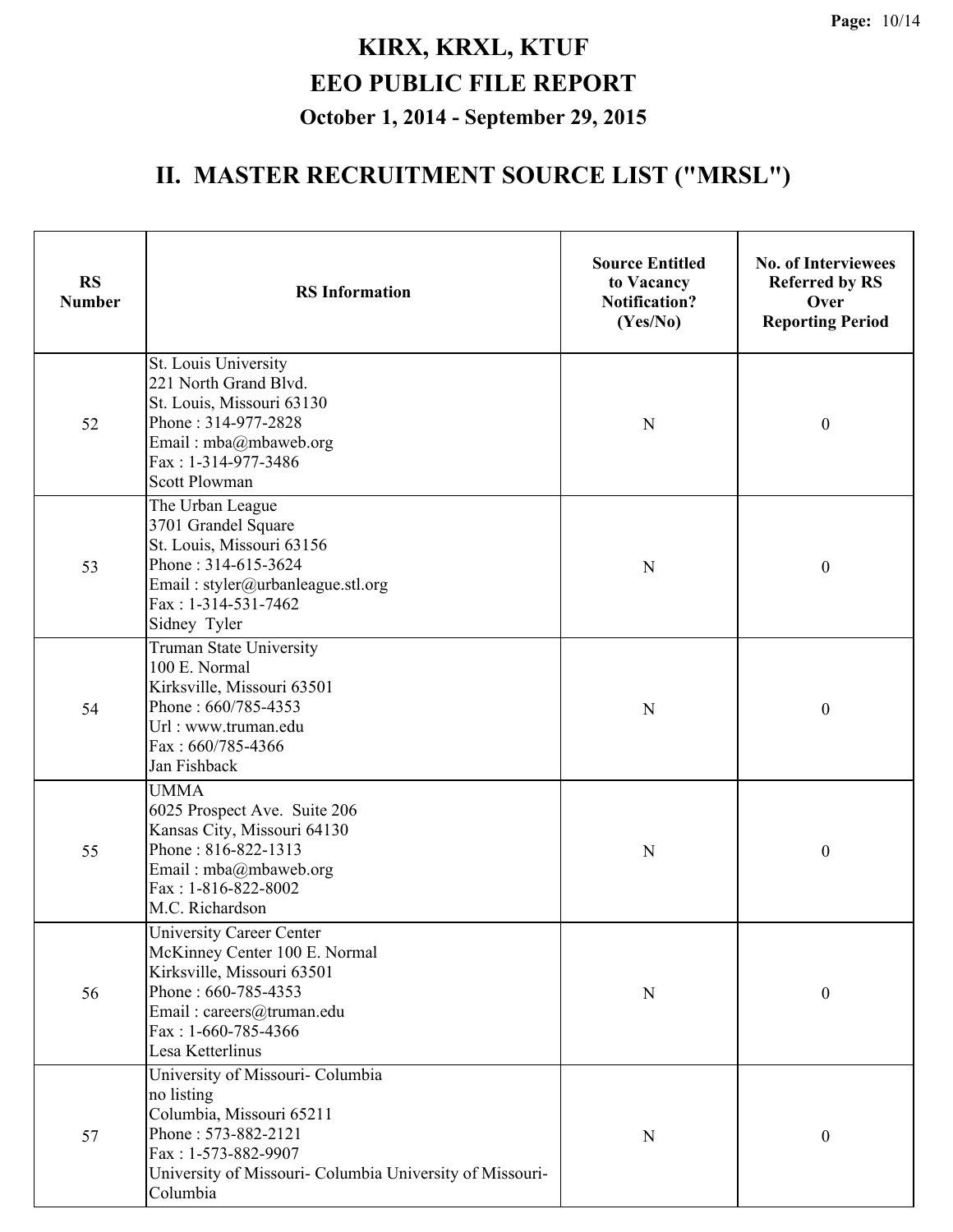| <b>RS</b><br><b>Number</b> | <b>RS</b> Information                                                                                                                                                                                                | <b>Source Entitled</b><br>to Vacancy<br><b>Notification?</b><br>(Yes/No) | <b>No. of Interviewees</b><br><b>Referred by RS</b><br>Over<br><b>Reporting Period</b> |
|----------------------------|----------------------------------------------------------------------------------------------------------------------------------------------------------------------------------------------------------------------|--------------------------------------------------------------------------|----------------------------------------------------------------------------------------|
| 58                         | University of Missouri- Kansas City<br>5100 Rockhill Rd<br>Kansas City, Missouri 64110<br>Phone: 816-235-1000<br>$Fax: 1-816-235-1717$<br>University of Missouri- Kansas City University of<br>Missouri- Kansas City | N                                                                        | $\boldsymbol{0}$                                                                       |
| 59                         | University of Missouri- Rolla<br>no listing<br>Rolla, Missouri 65401<br>Phone: 573-341-4114<br>Fax: $1-573-341-6306$<br>University of Missouri- Rolla University of Missouri-<br>Rolla                               | N                                                                        | $\boldsymbol{0}$                                                                       |
| 60                         | University of Missouri- St. Louis<br>8001 Natural Bridge Rd<br>St. Louis, Missouri 63121<br>Phone: 314-516-5000<br>Fax: 1-314-516-5378<br>University of Missouri- St. Louis University of Missouri-<br>St. Louis     | N                                                                        | $\boldsymbol{0}$                                                                       |
| 61                         | University of Missouri-Kansas City<br>5100 Rockhill Road<br>Kansas City, Missouri 64110<br>Phone: 816-235-1228<br>Fax: 1-816-235-5515<br>Kelly Limpic                                                                | N                                                                        | $\boldsymbol{0}$                                                                       |
| 62                         | University of Missouri-St. Louis<br>8001 Natural Bridge Road<br>St. Louis, Missouri 63121<br>Phone: 314-516-5100<br>Email: mba@mbaweb.org<br>$Fax: 1-314-516-6535$<br><b>Emily Mceneny</b>                           | N                                                                        | $\boldsymbol{0}$                                                                       |
| 63                         | Unversity of Missouri-Rolla<br>1870 Miner Circle/303 Norwood Hall<br>Rolla, Missouri 65409<br>Phone: 573-341-4254<br>Email: mba@mbaweb.org<br>Fax: 1-573-341-4253<br>LeAnn Morton                                    | N                                                                        | $\boldsymbol{0}$                                                                       |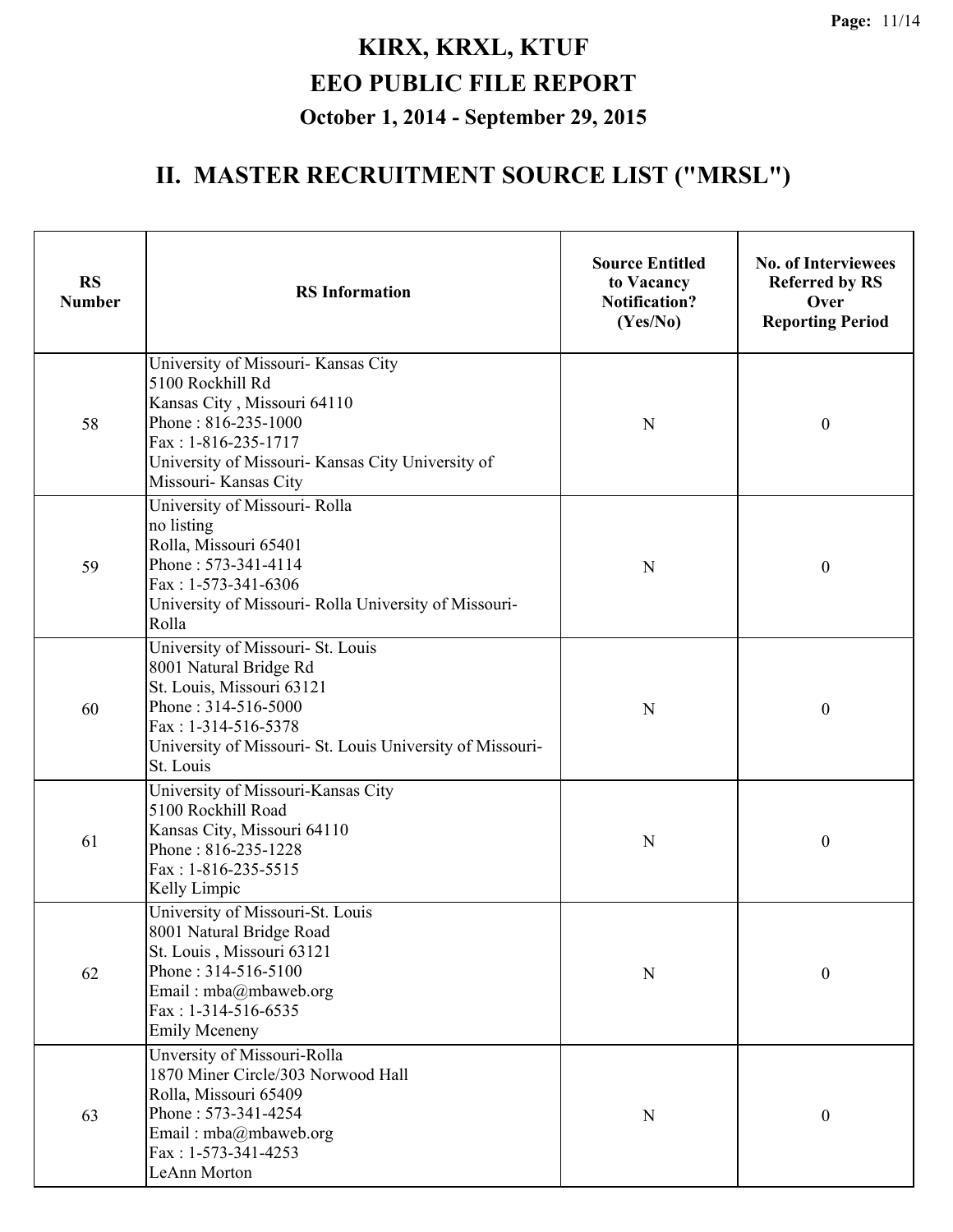| <b>RS</b><br><b>Number</b> | <b>RS</b> Information                                                                                                                                                   | <b>Source Entitled</b><br>to Vacancy<br><b>Notification?</b><br>(Yes/No) | <b>No. of Interviewees</b><br><b>Referred by RS</b><br>Over<br><b>Reporting Period</b> |
|----------------------------|-------------------------------------------------------------------------------------------------------------------------------------------------------------------------|--------------------------------------------------------------------------|----------------------------------------------------------------------------------------|
| 64                         | <b>Washington University</b><br>1 Brooking Drive<br>St. Louis, Missouri 63130<br>Phone: 314-935-5930<br>Email: mba@mbaweb.org<br>Fax: 1-314-935-5905<br>Mark Smith      | N                                                                        | $\boldsymbol{0}$                                                                       |
| 65                         | Waynesville St. Robert Chamber of Commerce<br>137 St. Robert Blvd<br>St. Robert, Missouri 65584<br>Phone: 573-336-5121<br>Fax: 1-573-336-5472<br><b>Rendy Conant</b>    | N                                                                        | $\boldsymbol{0}$                                                                       |
| 66                         | <b>Webster University</b><br>470 East Lockwood<br>Webster Groves, Missouri 63119<br>Phone: 314-968-7143<br>Email: mba@mbaweb.org<br>Ray Angle                           | N                                                                        | $\boldsymbol{0}$                                                                       |
| 67                         | <b>Webster University</b><br>470 East Lockwood<br>Webster Groves, Missouri 63119<br>Phone: 314-968-6900<br>Fax: 1-314-968-7112<br>Webster University Webster University | N                                                                        | $\boldsymbol{0}$                                                                       |
| 68                         | Westminster College<br>501 Westminster Ave.<br>Fulton, Missouri 65251<br>Phone: 573-592-5226<br>Fax: 1-573-592-5227<br>Carl Marriott                                    | N                                                                        | $\boldsymbol{0}$                                                                       |
| 69                         | Westminster College<br>no listing<br>Fulton, Missouri 65251<br>Phone: 573-642-3361<br>Fax: 1-573-642-6356<br>Westminster College Westminster College                    | $\mathbf N$                                                              | $\boldsymbol{0}$                                                                       |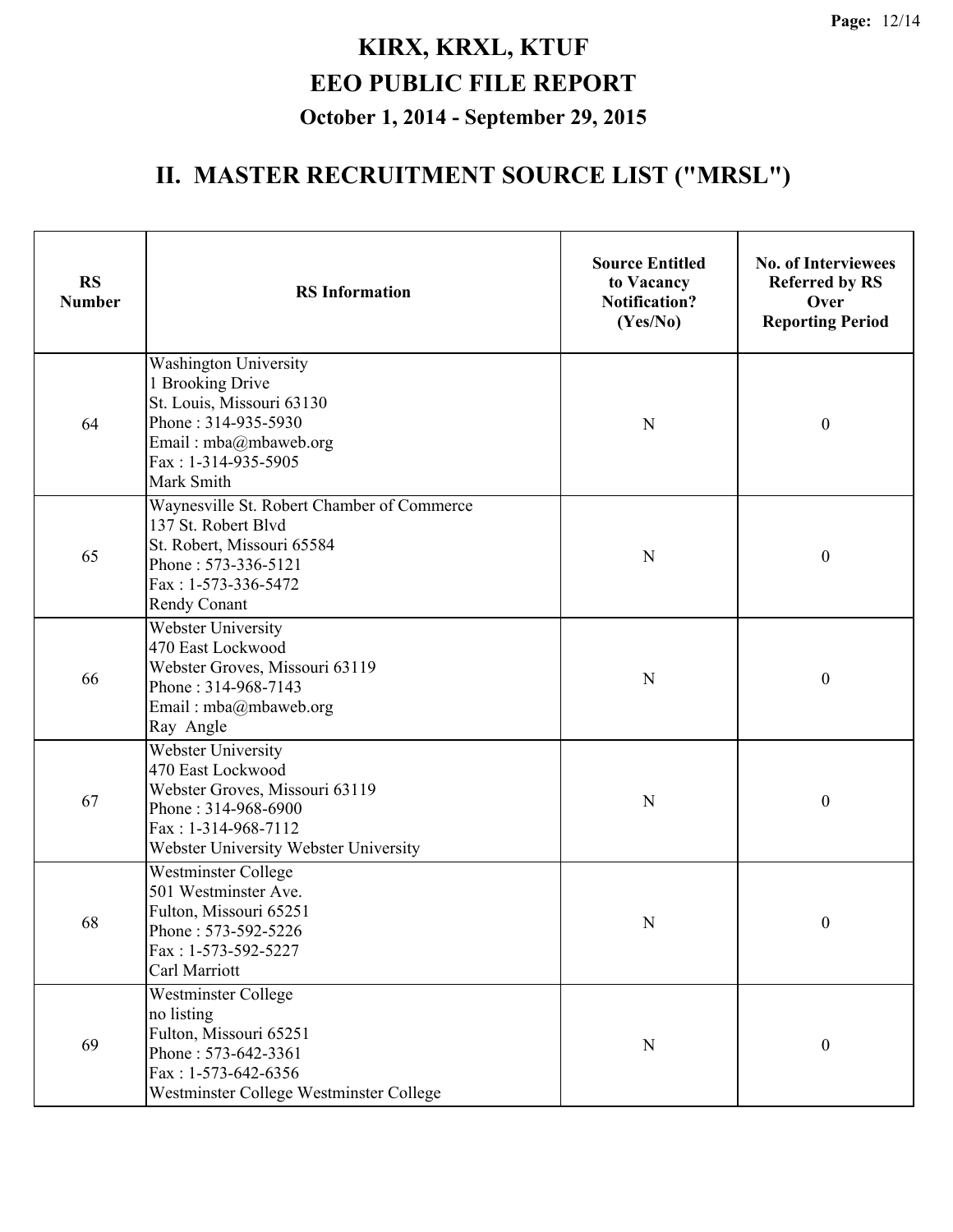| <b>RS</b><br><b>Number</b> | <b>RS</b> Information                                                                                                                                                                   | <b>Source Entitled</b><br>to Vacancy<br><b>Notification?</b><br>(Yes/No) | <b>No. of Interviewees</b><br><b>Referred by RS</b><br>Over<br><b>Reporting Period</b> |
|----------------------------|-----------------------------------------------------------------------------------------------------------------------------------------------------------------------------------------|--------------------------------------------------------------------------|----------------------------------------------------------------------------------------|
| 70                         | William Jewel College<br>500 College Hill<br>Liberty, Missouri 64068<br>Phone: 816-415-5938<br>Email: mba@mbaweb.org<br>Fax: 1-816-415-5027<br>Judy Rychlewski                          | N                                                                        | $\boldsymbol{0}$                                                                       |
| 71                         | William Woods University<br>1 University Ave.<br>Fulton, Missouri 65251<br>Phone: 573-642-2251<br>Email: mba@mbaweb.org<br>Fax: 1-573-642-1146<br>Joe Potter                            | N                                                                        | $\boldsymbol{0}$                                                                       |
| 72                         | William Woods University<br>no listing<br>Fulton, Missouri 65251<br>Phone: 573-642-2251<br>$Fax: 1-573-592-1146$<br>William Woods University William Woods University                   | N                                                                        | $\boldsymbol{0}$                                                                       |
| 73                         | Women's Employment Network<br>1734 Easr 63rd Street Suite 300<br>Kansas City, Missouri 64110<br>Phone: 816-822-8083<br>Email: mba@mbaweb.org<br>Fax: 1-816-822-8607<br>Annetta Marshall | N                                                                        | $\boldsymbol{0}$                                                                       |
|                            | 11                                                                                                                                                                                      |                                                                          |                                                                                        |